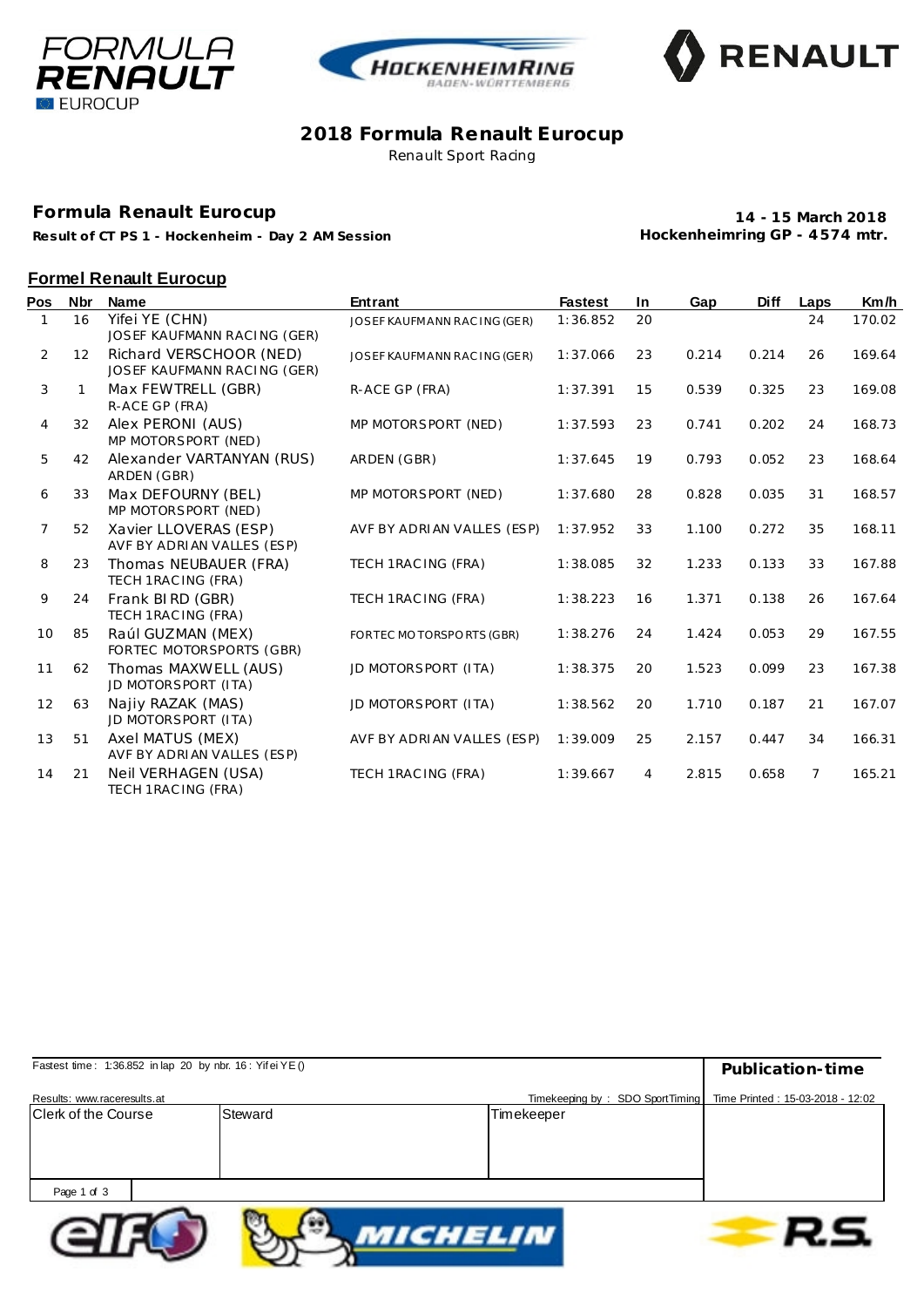





### **2018 Formula Renault Eurocup** Renault Sport Racing

# **Formula Renault Eurocup**

**Result of CT PS 1 - Hockenheim - Day 2 AM Session**

**14 - 15 March 2018 Hockenheimring GP - 4 574 mtr.**

## **Rookie**

| Pos            | <b>Nbr</b> | <b>Name</b>                                          | <b>Entrant</b>               | <b>Fastest</b> | <b>In</b> | Gap   | <b>Diff</b> | Laps | Km/h   |
|----------------|------------|------------------------------------------------------|------------------------------|----------------|-----------|-------|-------------|------|--------|
|                | 31         | Christian LUNDGAARD (DEN)<br>MP MOTORSPORT (NED)     | MP MOTORSPORT (NED)          | 1:37.086       | 20        |       |             | 21   | 169.61 |
| $\overline{2}$ | 61         | Lorenzo COLOMBO (ITA)<br>JD MOTORSPORT (ITA)         | JD MOTORSPORT (ITA)          | 1:37.411       | 19        | 0.325 | 0.325       | 21   | 169.04 |
| 3              | 41         | Oscar PIASTRI (AUS)<br>ARDEN (GBR)                   | ARDEN (GBR)                  | 1:37.420       | 22        | 0.334 | 0.009       | 25   | 169.02 |
| 4              | 2          | Logan SARGEANT (USA)<br>R-ACE GP (FRA)               | R-ACE GP (FRA)               | 1:37.586       | 6         | 0.500 | 0.166       | 28   | 168.74 |
| 5              | 22         | Alexander SMOLYAR (RUS)<br>TECH 1RAC ING (FRA)       | TECH 1RAC ING (FRA)          | 1:37.686       | 14        | 0.600 | 0.100       | 25   | 168.56 |
| 6              | 11         | Clément NOVALAK (GBR)<br>JOSEF KAUFMANN RACING (GER) | JOSEF KAUFMANN RAC ING (GER) | 1:37.695       | 21        | 0.609 | 0.009       | 23   | 168.55 |
| $\overline{7}$ | 4          | Victor MARTINS (FRA)<br>R-ACE GP (FRA)               | R-ACE GP (FRA)               | 1:37.756       | 8         | 0.670 | 0.061       | 27   | 168.44 |
| 8              | 3          | Charles MILESI (FRA)<br>R-ACE GP (FRA)               | R-ACE GP (FRA)               | 1:37.794       | 5         | 0.708 | 0.038       | 28   | 168.38 |
| 9              | 87         | Arthur ROUGIER (FRA)<br>FORTEC MOTORSPORTS (GBR)     | FORTEC MOTORSPORTS (GBR)     | 1:37.911       | 26        | 0.825 | 0.117       | 28   | 168.18 |
| 10             | 53         | Eliseo MARTINEZ (ESP)<br>AVF BY ADRIAN VALLES (ESP)  | AVF BY ADRIAN VALLES (ESP)   | 1:38.038       | 31        | 0.952 | 0.127       | 32   | 167.96 |
| 11             | 84         | Vladimir TZIORTZIS (RUS)<br>FORTEC MOTORSPORTS (GBR) | FORTEC MOTORSPORTS (GBR)     | 1:38.266       | 29        | 1.180 | 0.228       | 36   | 167.57 |
| 12             | 86         | Jordan CANE (GBR)<br>FORTEC MOTORSPORTS (GBR)        | FORTEC MOTORSPORTS (GBR)     | 1:38.670       | 28        | 1.584 | 0.404       | 31   | 166.88 |
| 13             | 43         | Sami TAOUFIK (MAR)<br>ARDEN (GBR)                    | ARDEN (GBR)                  | 1:38.841       | 15        | 1.755 | 0.171       | 25   | 166.59 |
| 14             | 54         | Christian MUNOZ (COL)<br>AVF BY ADRIAN VALLES (ESP)  | AVF BY ADRIAN VALLES (ESP)   | 1:39.805       | 20        | 2.719 | 0.964       | 21   | 164.99 |

| Fastest time: 1:36.852 in lap 20 by nbr. 16: Yifei YE() |         |                                                                    | Publication-time |
|---------------------------------------------------------|---------|--------------------------------------------------------------------|------------------|
| Results: www.raceresults.at                             |         | Timekeeping by: SDO SportTiming   Time Printed: 15-03-2018 - 12:02 |                  |
| <b>Clerk of the Course</b>                              | Steward | Timekeeper                                                         |                  |
|                                                         |         |                                                                    |                  |
|                                                         |         |                                                                    |                  |
|                                                         |         |                                                                    |                  |
| Page 2 of 3                                             |         |                                                                    |                  |
|                                                         |         |                                                                    |                  |